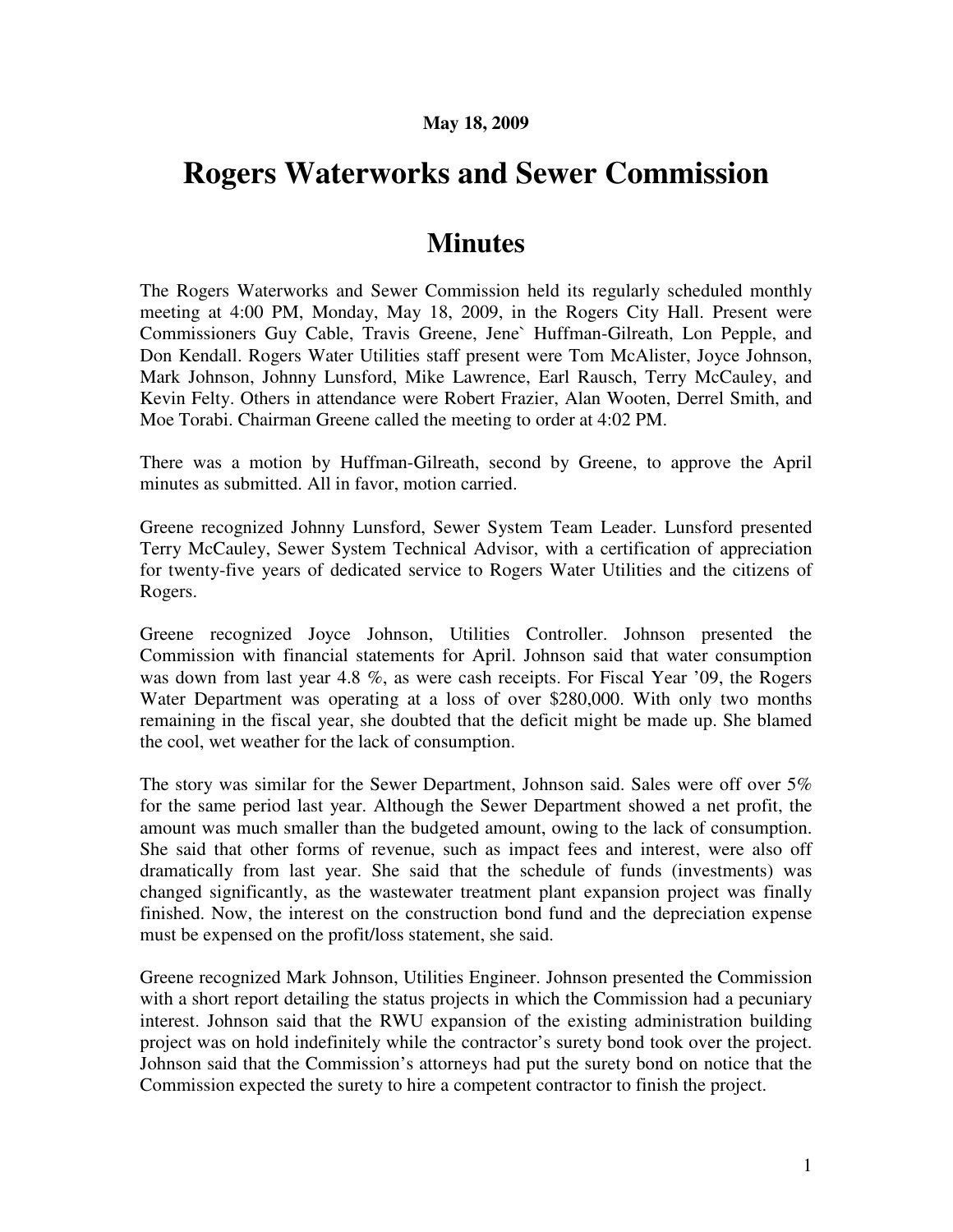Greene asked why the contractor had failed? Johnson said that the contractor had obviously used payments from RWU to pay subcontractors for other projects, and his subs weren't getting paid, so that the surety was forced to take over the project. Johnson said that the project had been mismanaged by the general contractor, Bossler Contracting, Inc.

Huffman-Gilreath asked if the office equipment delivery would be delayed. Johnson said that the office equipment supplier, Moser, Inc., would store the equipment until it was ready to be delivered.

Continuing, Johnson noted that the elevated tank at S.  $24<sup>th</sup>$  St. @ Lilac St. was being cleaned and prepped for painting. He said the wet, windy weather had delayed the project somewhat.

Johnson said that the Olive Street overpass widening and traffic control improvements were on apparently "on go". He said that the contractor for the sewer improvements on Will Rogers Street and N.  $10^{th}$  St., GN Construction, was unable to purchase the required insurance, and would asked to be relieved from the contract. He said that the project might be rebid, or the second low bidder might agree to perform the terms of the contract for the original bid amount.

McAlister asked about the status of the sludge drier. Johnson said that a small, portable drier would soon be at the treatment plant for a trial on the City's sludge. He said that the project had been submitted for "stimulus" package money, i. e., additional monies would be available through the Arkansas Natural Resources Commission, either as a grant or a low cost loan.

Huffman-Gilreath asked if the drier was one the Commission had seen before? Johnson said, "No", that the proposed drier was a new design to the staff, but looked very promising. Pepple asked how much water would be removed. Mike Lawrence, Rogers Pollution Control Facility Manager, said that the existing centrifuge dewatered the sludge to about 20% solids, and the drier would dry the sludge to a solids content of about  $95\%$ . or almost a 400 % decrease in weight and volume, a big savings on transportation and disposal costs.

Chairman Greene recognized Mark Johnson again. Johnson presented the Commission with a bid tabulation for the construction of approximately 6000 feet of 24-inch water transmission mainline to be constructed in and along W. Pleasant Grove Road, from Bellview Road to Champions Blvd. The low bid was from Rosetta Construction, for \$1,365,110. He said that the contract called for construction to be substantially complete in seventy-five days, so that Pleasant Grove Road would be open in time for school traffic in August. He noted that his would be the last of the 2006 water bond projects, which needed to be completed before the end of the year. Johnson said that Rosetta was qualified, and recommended the low bid to the Commission.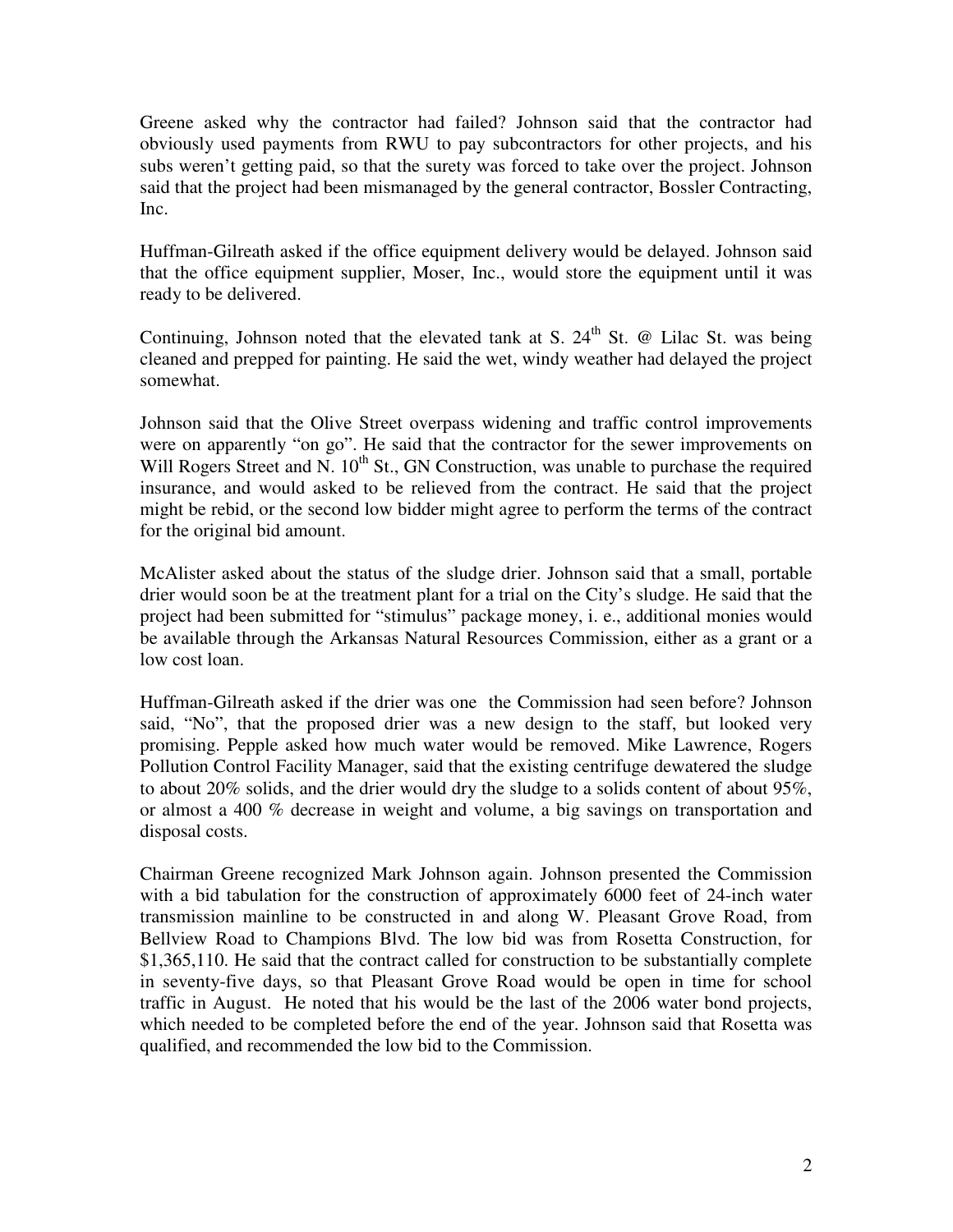There were several questions regarding the project. Cable wanted to know why the project was slated to be built in the existing street. Johnson said that the City had the widening of the street slated for a bond election sometime in the next two years; however, the alignment for the new street was not set, and rights-of-way had not been acquired. He said that the street was a natural place to build for access reasons. He predicted that acquiring easements in the area of W. Pleasant Grove Road would be problematic.

Greene wanted to know if this was the smartest route (down the street). Johnson said that contractor would have to be finished before school started in the fall, and that the entire street would be repaved. The area between the subdivisions would not be widened, so that the City of Rogers need not go back and repave the area. Kendall asked if the waterline would have to be moved in the future, assuming the City widened the street and put in drainage structures. Johnson said that the water main would be sufficiently deep to avoid such conflicts. Pepple asked why Rosetta's unit price for class seven granular backfill (gravel) was less than the other bidders. Johnson said he did not know why, just that the contractor was bound for the aggregate price. Greene asked if the project needed to be built now, or if another project might be selected. Johnson said that this project was selected as the best use of the 2006 bond money because it would energize the entire water system on the west side of the bypass. Kendall said that the project was published on a list of projects to be funded in the 2006 water bond issue (and water rate increase), and should not be a surprise to anyone.

Finally, Kendall moved, second by Cable, to approve the low bid from Rosetta Construction. All in favor, motion carried.

Greene recognized Moe Torabi. Torabi explained that he had built two small homes on E. Olrich, that the homes were essentially complete, and he only required water service to be able to sell the homes. He was surprised, Torabi said, to find out that water and sewer access and impact fees amounted to \$7000. He wanted the Commission to delay the fees until he had sold the homes, or just one home, so he could pay RWU from the proceeds of the sale. If the homes did not sell, he would rent them, and pay RWU in installments.

Alan Wooten, attorney for the Commission, said that the Commission did not have the authority to change the ordinance, which required the fees to be paid before water service was established. Only the City Council had authority to change the ordinance, he said. Torabi said that he had talked to the Mayor, and had been directed to the Commission. He said he talked to Tom McAlister, RWU Manager, who said he had to attend the Commission meeting.

Pepple asked when Torabi started to build the homes. He said about six months ago. Wooten said the ordinance was enacted in 2007. Torabi said that someone should have warned him about the fees. McAlister said that typically, builders and plumbers came asking for water service well after the necessary building permits were pulled. Cable said that builders were usually very careful to ascertain all costs before starting a project. Torabi said that he had built in Rogers before and fees were a few hundred dollars. He said that the current fees were too high, and that government should be willing to help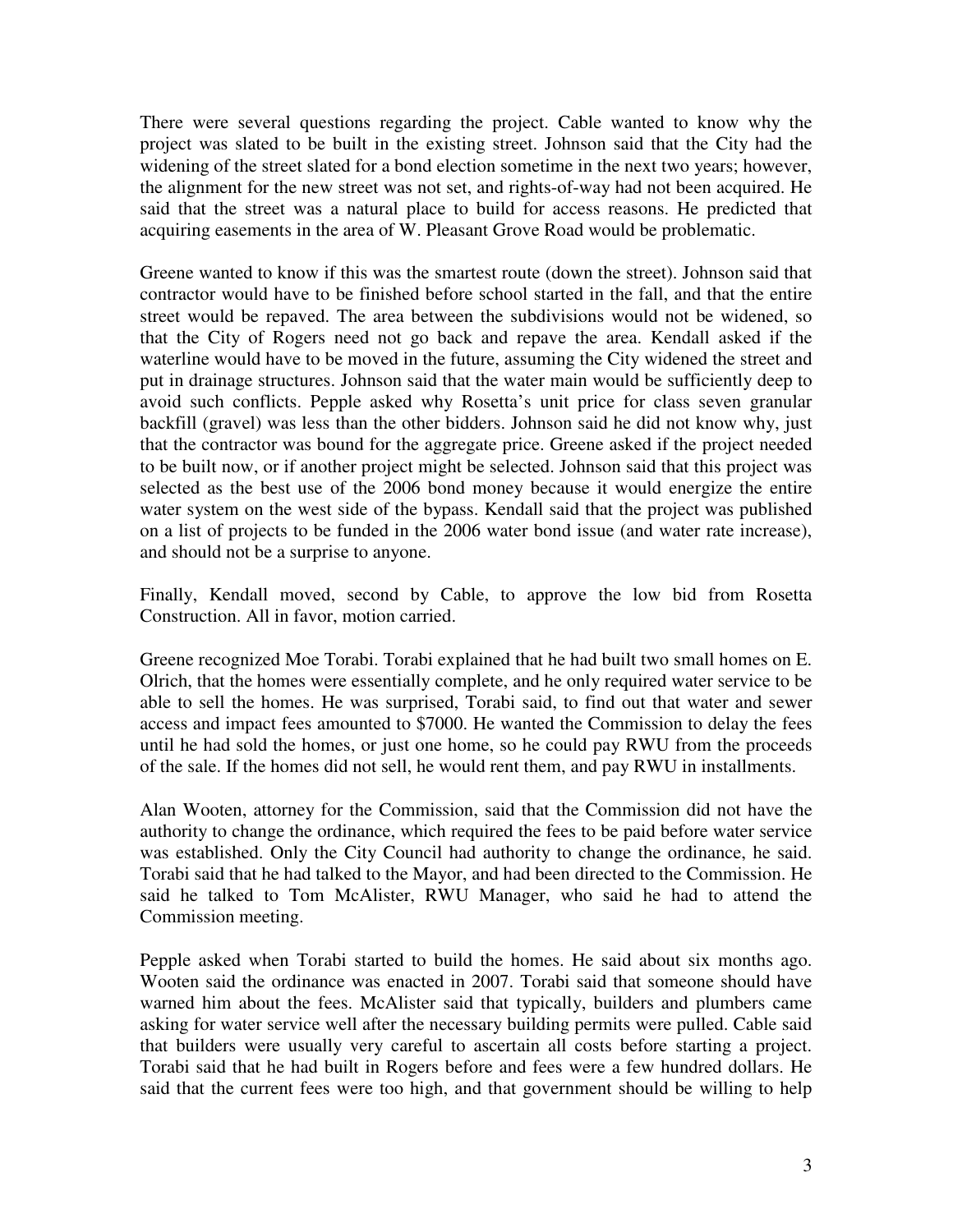those who would make an investment in the City of Rogers. Finally, Cable said that there was nothing the Commission could do to help Mr. Torabi. Torabi asked for something in writing to that effect. Wooten said he would prepare a letter for Mr. Torabi.

Greene recognized Joyce Johnson again. Johnson presented the Commission with a draft FY '10 Budget for the Water and Sewer Departments. She spent some time going through the major features of the cash budget and the accrual budget. Johnson said that the budget was prepared using the existing water and sewer rates and projecting zero growth in the demand for water and sewer services. She said that projected demand might still be too aggressive, especially if the current economic recession deepens. Under this scenario, she estimated that the water department could operate in a deficit of about \$800,000; if RWU spent the capital it planned. Johnson said she made the same assumptions for the sewer department, but rates were high enough to show a net profit.

Continuing, she said that she and the other department heads had cut costs where feasible. She showed the Commission that the manpower contingency for RWU had been reduced by seven over the last twelve months. However, the largest expenses, other than payroll and payroll taxes, were interest and depreciation, two things that could not be reduced. She said that McAlister had institute a wage freeze and a hiring freeze until either the recession improved significantly, or a rate increase indicated a net profit again.

McAlister said that his goal was to reduce the amount of the needed water rate increase, in order to keep water service affordable. He said that the rate consultant, Tom Gould, would be at the next Commission meeting to present a recommendation.

Pepple asked about overtime paid to employees. Johnson said that the supervisors had made some changes to minimize the need for overtime. Cable asked about the apparent wage increase in the water field operations. Johnson said that a sewer system worker had been moved to the water department. Huffman-Gilreath expressed concern over the plan (or lack thereof) to replace aging water and sewer infrastructure. Mark Johnson said that a Capital Improvement Plan was developed in 2004, and needed revision. He said that, because of the uncertainty regarding available monies, most "nonessential" projects had been moved back indefinitely.

Joyce Johnson urged the Commission to study the draft document, as would RWU staff, since some changes would still be necessitated.

The question of the proposed Northwest Arkansas Conservation Authority (NACA) discharge permit was raised. McAlister said that the Arkansas Department of Environmental Quality (ADEQ) had published a draft permit, and that comment could be made on the permit until 4:30 PM tomorrow. Cable asked how the Rogers Chamber of Commerce might be used to help defeat the permit and the impending disaster that awaited the rest of the Cities in the Illinois River watershed. McAlister said that, failing congressional intervention, his best hope was the stream assessment being conducted by University of Arkansas Cooperative Extension Service and McGoodwin, Williams, and Yates, Inc. He said that early data indicated a dramatic improvement in the water quality